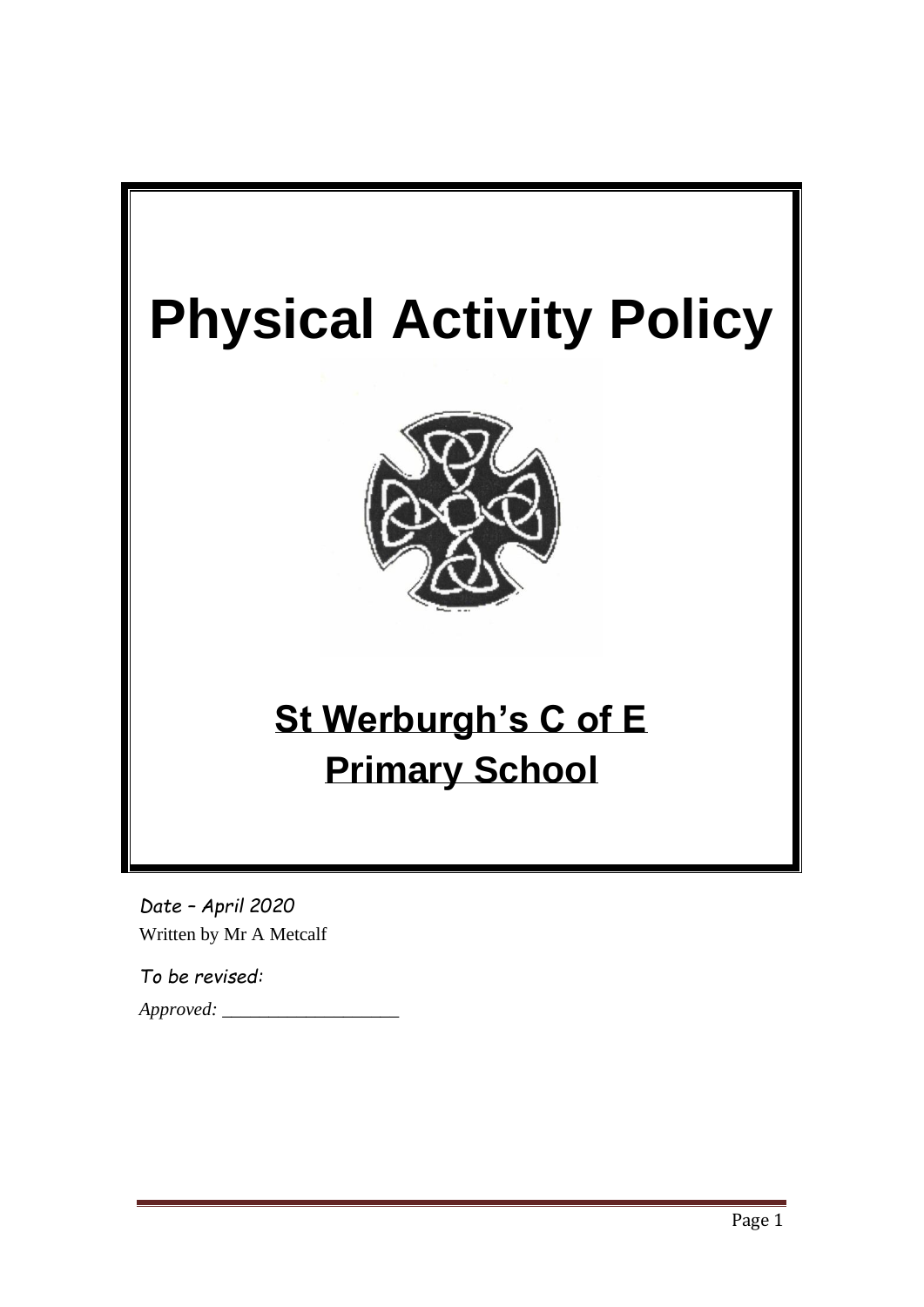# St Werburgh's Primary School Physical Activity **Policy**

# **Aim of Policy**

We have a responsibility to help students and staff establish and maintain lifelong habits of being physically active. According to the Chief Medical Officer (Department of Health, 2004), regular physical activity is one of the most important things people can do to maintain and improve their physical health, mental health, and overall well-being. Regular physical activity reduces the risk of premature death in general and of heart disease, high blood pressure, colon cancer and diabetes in particular. Promoting a physically active lifestyle among young people is important because:

- through its effects on mental health, physical activity can help increase students' capacity for learning;
- physical activity has substantial health benefits for children and adolescents, including favourable effects on endurance capacity, muscular strength, body weight, and blood pressure;
- positive experiences with physical activity at a young age help lay the basis for being regularly active throughout life.

Therefore this policy promotes practices within the school to reinforce our vision, and to remove or discourage practices that negate them.

This policy supports the Derby City Partnership's 'Getting Derby Active' strategy, which aims to increase participation in physical activity and increase the awareness of the benefits. We understand we have an important part to play in this strategy by introducing our children to a broad variety of physical activities and removing barriers to participation.

# **Definition of Physical Activity**

Physical activity is defined as 'any force exerted by skeletal muscle that results in energy expenditure above resting level' and includes 'the full range of human movement, from competitive sport and exercise to active hobbies, walking and cycling or activities of daily living'.

# **Provision of Physical Activity in School**

Physical activity in school is provided through the following;

- 1. School ethos
- 2. Physical Education Lessons
- 3. Active lessons
- 4. Extra-curricular physical activity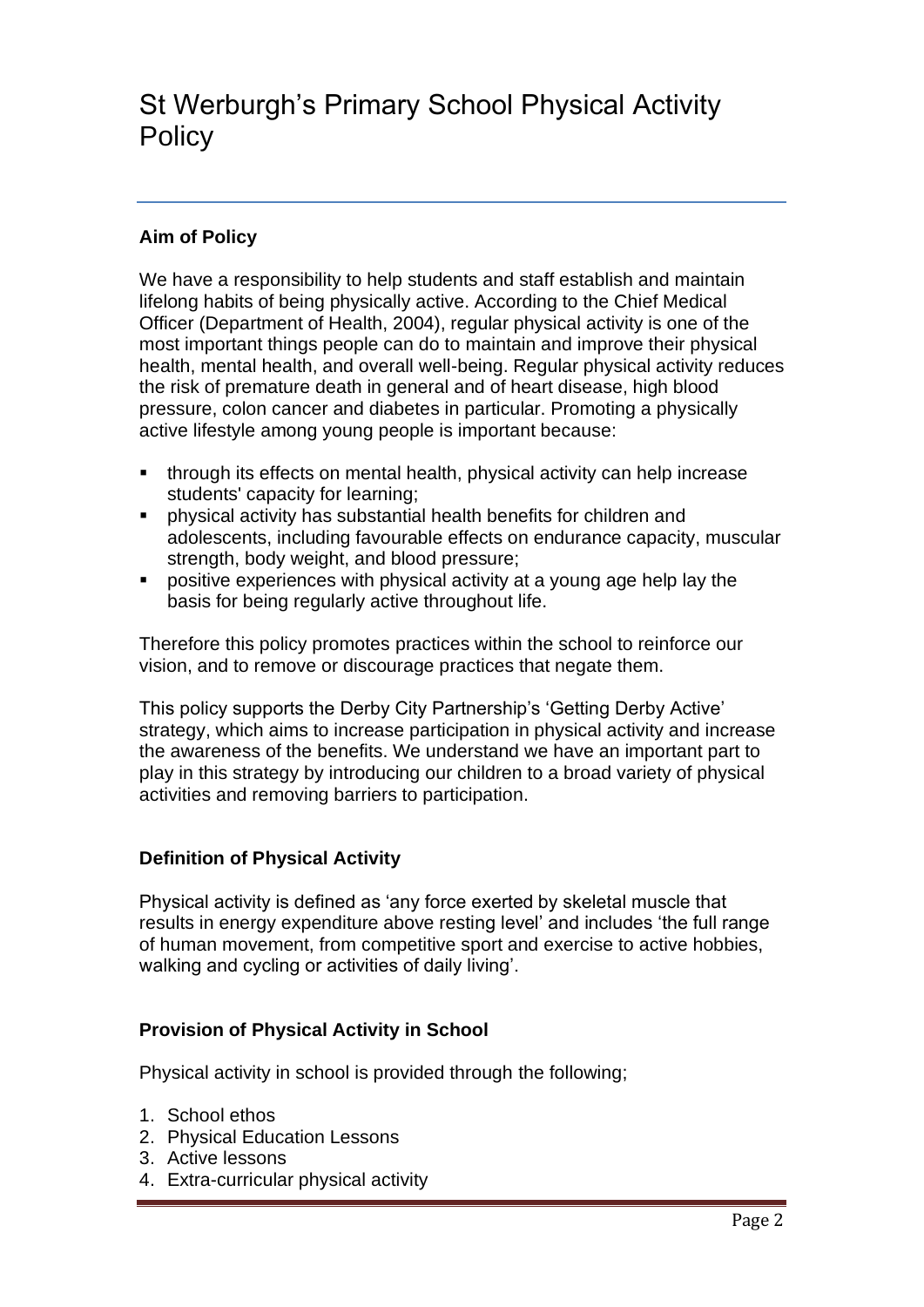- 5. Active kids
- 6. Break and Lunchtime activity
- 7. Accessible and adequate facilities
- 8. Staff opportunities
- 9. Involvement with parents/carers
- 10.Involvement with School Sports Partnership and other community resources
- 11.Active Week
- 12.Achievement Assemblies

#### **1. School Ethos**

Every student shall be physically educated - that is, shall develop the knowledge and skills necessary to perform a variety of physical activities, maintain physical fitness, regularly participate in physical activity, understand the short and long-term benefits of physical activity, and value and enjoy physical activity as an ongoing part of a healthful lifestyle. In addition, all staff are encouraged to participate in and model physical activity as a valuable part of daily life.

#### **2. Physical Education Lessons**

There is a sequential scheme of work of physical education that involves moderate to vigorous physical activity on a regular basis; teaches knowledge, motor skills, self-management skills, and positive attitudes; promotes activities and sports that students enjoy and can pursue throughout their lives; is taught by well-prepared and well-supported staff. Every student in each year participates in regular physical education for the entire school year, including students with disabling conditions and those in alternative education programs. (Students in the Foundation Stage shall participate in physical education for at least 90 minutes during each school week, and students in Key Stage 1 and 2 shall participate for at least 120 minutes per week).

The scheme of work makes effective use of school and community resources and equitably serve the needs and interests of all students and staff, taking into consideration differences of gender, cultural norms, physical and cognitive abilities, and fitness levels. See School Physical Education Policy statement and scheme of work.

#### **3. Active Lessons**

All staff look for opportunities to plan active lessons where possible and appropriate, for example; delivering literacy speaking and listening through drama, use of brain gym, etc.

## **4. Extra Curricular Physical Activity**

This school offers a physical activity programme that features a broad range of activities and meeting the following criteria: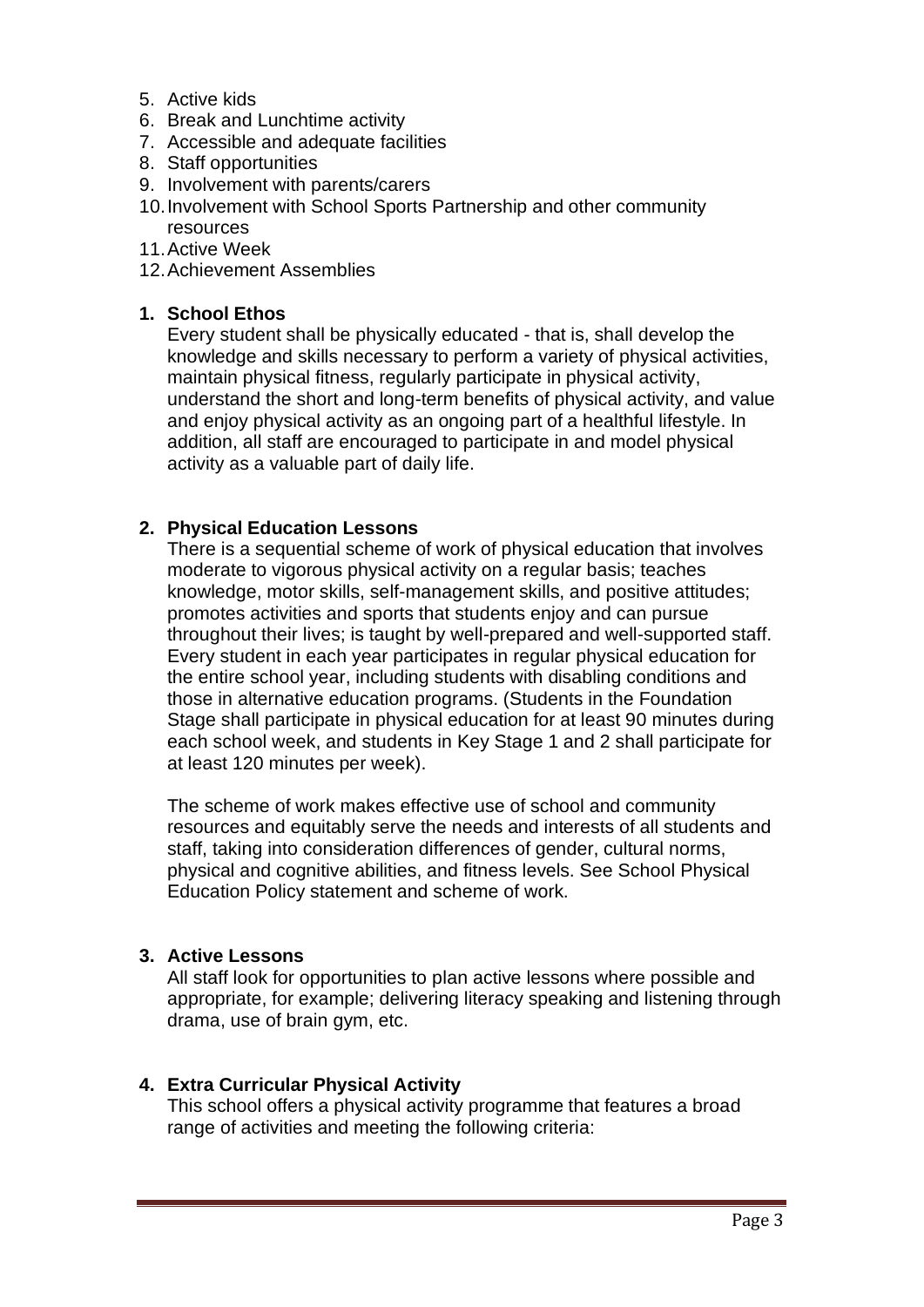- Students have a diverse choice of activities in which they can participate. Competitive, non-competitive, structured, un-structured, and including some physical activity options e.g. gardening and drama.
- Every student has an opportunity to participate regardless of physical ability;
- Students have the opportunity to be involved in the planning, organisation, and administration of the programme.

Activities include: cricket, cycling, dance, gymnastics, football, hockey, netball, basketball, dodgeball and rounders.

All activities shall be supervised by qualified staff, coaches or instructors who may or may not be qualified teachers. A member of staff from the school should be available nearby for the duration of the club in case support is required e.g. first aid or serious incident.

## **5. Break and Lunch Time Activity**

The school has playgrounds, playground markings, toys and equipment available for free play. Mid-day supervisors engage pupils in physical activity at lunchtime, which reduces boredom and 'squabbles' and the time it takes to sort such issues out. Peer Mediators or Playtime Peace Makers help pupils in dispute work out their problems through discussion. Disputes can range from bullying to unkind behaviour or disagreements in playground. The Derby Mini Leaders Award will be introduced and involves the use of pupils to act as lunchtime games leaders and role models to the younger pupils of the school.

Break times shall complement, not substitute for, physical education classes.

Staff will make every effort not to deny a student's participation in break time or other physical activity as a form of discipline or punishment. There maybe exceptional circumstances where this is not possible.

#### **6. Facilities**

The school endeavours to ensure the cost-efficient provision of adequate spaces, facilities, equipment, supplies, and operational budgets that are necessary to achieve the objectives of the physical activity program.

The use of physical education facilities for non-instructional purposes, such as using the hall for school assemblies during times scheduled for physical education classes will be minimised.

Access to sports halls and playgrounds after school hours will be permitted wherever it is appropriate to do so.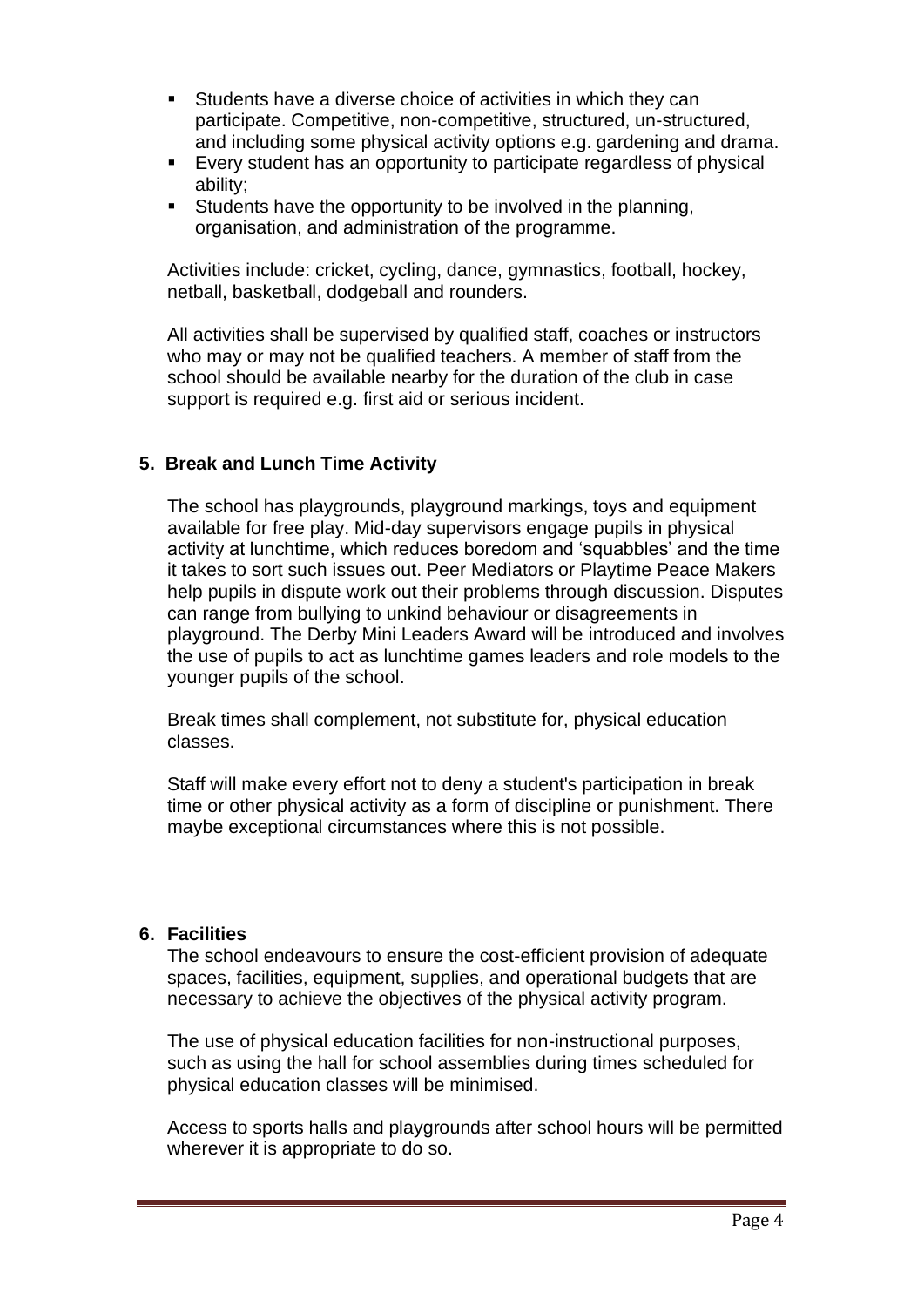The School takes part in the Sainsbury's Active Kids campaign to raise money for new sporting equipment in school. Parents are very supportive of this and we receive a high number of vouchers each year.

## **7.Staff Opportunities**

There are planned, established, and implemented activities to promote physical activity among staff and provide opportunities for staff to engage in regular physical activity. Staff are made aware of sporting opportunities provided by the local council.

# **8. Involvement with Parents/Carers**

Family members and other adult volunteers are encouraged to become involved with school activities. All volunteers shall receive an induction about relevant school policies, procedures, and standards of conduct and will be subject to background and reference checks.

This school actively involves parents in physical activity to gain their support and encouragement, which is essential if pupils are to participate in physical activity outside of school. For example:

- Parents are encouraged to play their part in teaching their child to swim by helping them to develop water confidence and swimming skills at an early age. Children can then build on this learning during school swimming sessions. Parents are also encouraged to consider additional swimming development activity such as the Council's 'Learn to Swim Scheme'. Swimming is a great way for families to enjoy fun and exercise together. It is also an activity that people can enjoy at any age, and hopefully children will develop into lifelong swimmers as a way of keeping fit and having fun.
- Parents are invited to our Active Week and are able to participate in activities with the children.
- Parents have been consulted on physical activity opportunities in school and they have supported us with after school clubs, with two parents previously helping to run a netball.
- Parents are invited to the Schools Annual Sports Day.
- The Support Group organises fundraising opportunities to raise money for the school which has involved physical activity for families, e.g. a treasure hunt.
- The local community are able to use the sports facilities and clubs on offer after school for the community on the school site, which has proved very popular with parents.

## **9. Involvement with School Sports Partnership and Other Community Resources**

The school works with recreation agencies and other community organisations to coordinate and enhance opportunities available to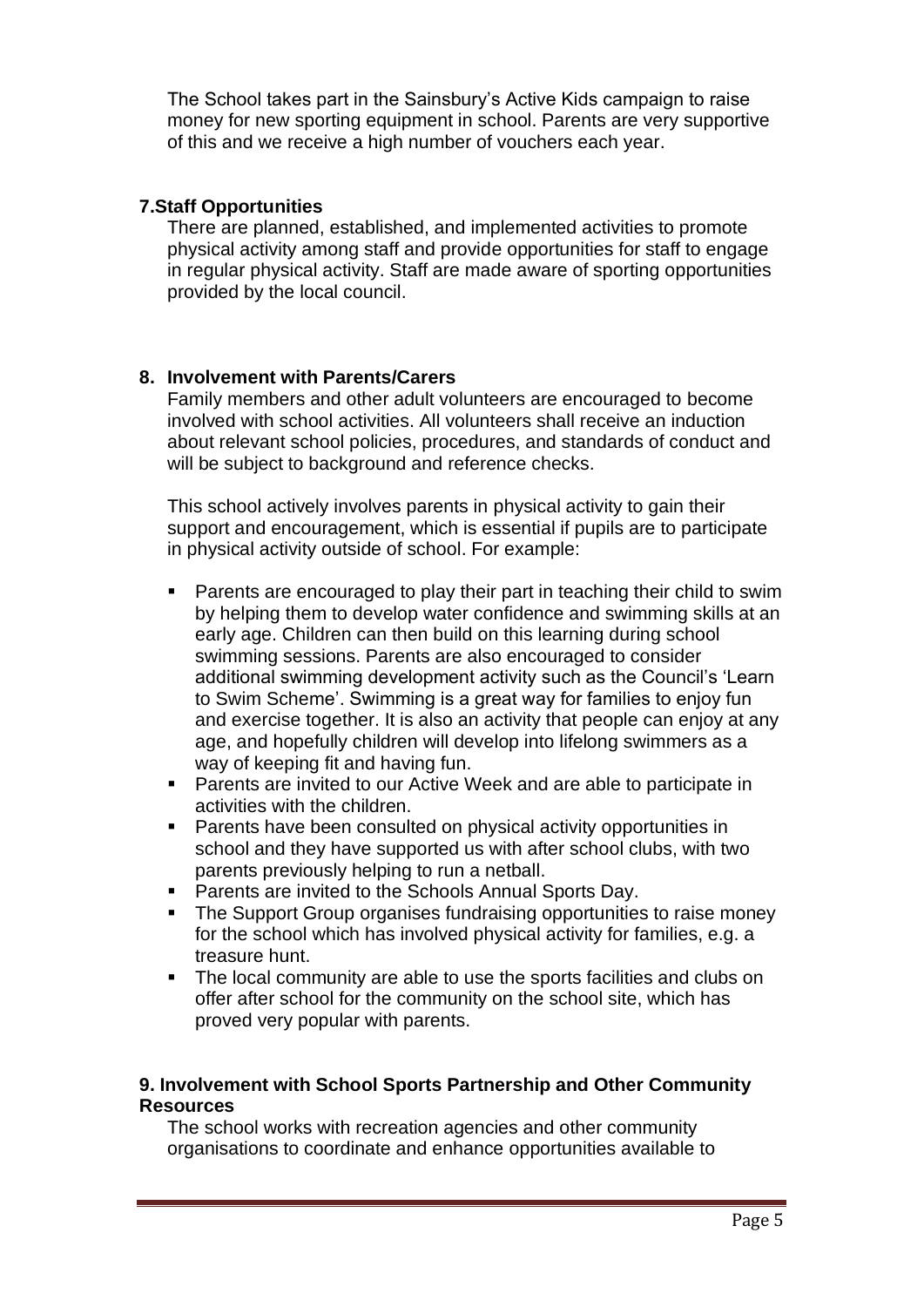students and staff for physical activity joint school and community recreation activities, e.g. Spondon Cricket Club.

The school is part of the Derby City School Sports Partnerships and participates in events, training, school competitions etc organised by the Partnership.

#### **Celebrating Physical Achievements**

Assemblies regularly celebrate physical achievements as well as academic performance. We believe these assemblies are very important as they raise the children's confidence and self-esteem, which in turn may encourage them to continue being active. Awards achieved outside of school are also celebrated.

## **Equal Opportunities**

Physical activity needs to serve the needs and interests of all students and staff, taking into consideration differences of gender, cultural norms, physical and cognitive abilities, and fitness levels thereby encouraging participation.

## **CPD Opportunities**

The Physical Education Co-ordinator receives training from the School Sports Partnership. This is a generic subject leader award with a focus on Physical Education which can be transferable across all subject areas. The school has accessed staff training through the National PE Professional Development Programme and further opportunities are available to staff. Training needs are identified and agreed within Performance Development Reviews with the Headteacher. Training Opportunities with relevance for the whole school are circulated to the rest of the school staff during staff meetings. The Physical Education Co-ordinator is up to date with current initiatives and the School Sports Partnership.

The Midday Supervisors have had training in Positive Play. They are able to initiate and organise playground games to involve children in physical activity.

#### **Kite Marks**